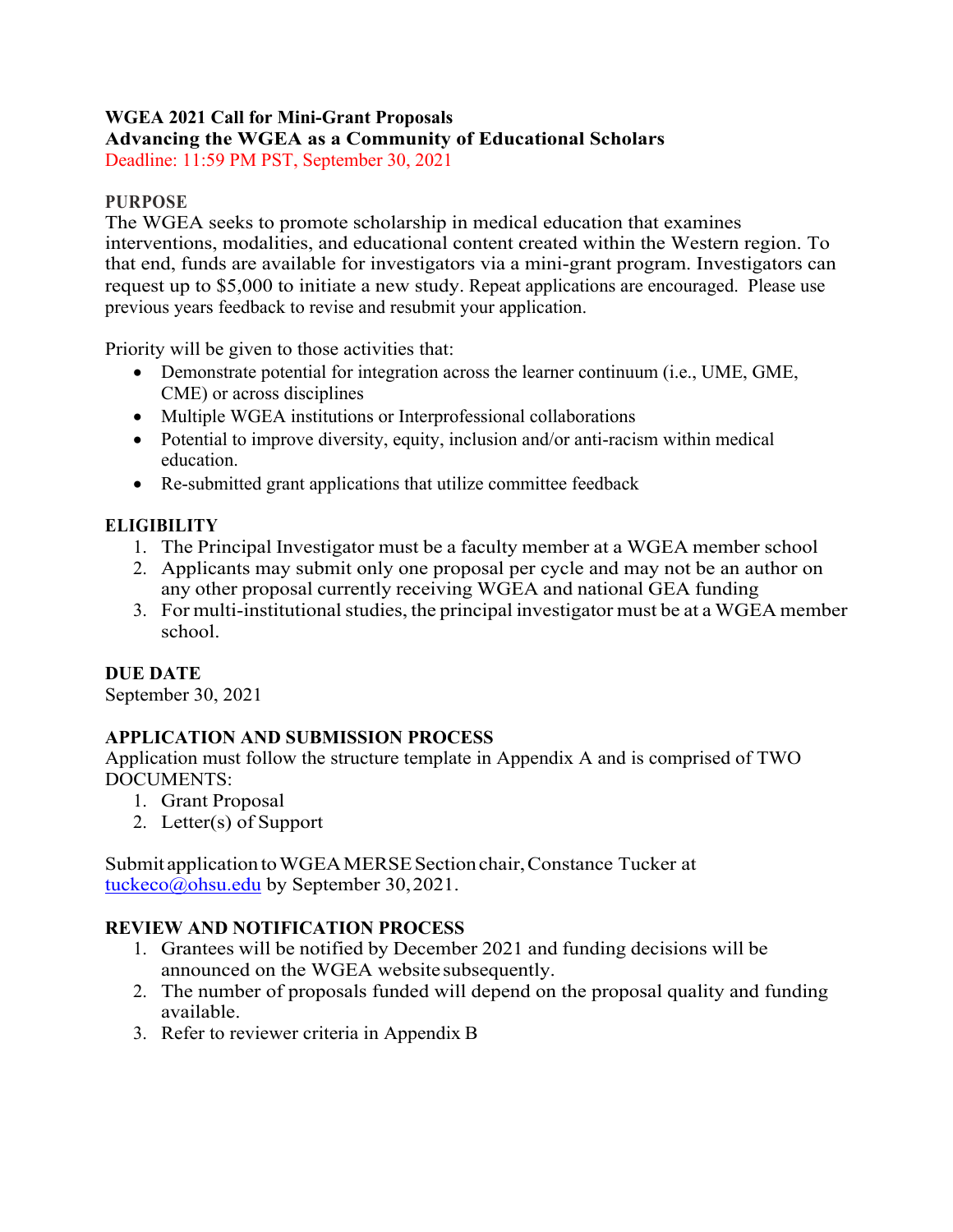## **FUNDING PROVIDED FOR**

- 1. Administrative/technical support to carry out project (e.g., clerical, computer, data entry).
- 2. Supplies/expenses (e.g., duplication, mailings, computer software).
- 3. Communication(s)betweenparticipants(e.g.,web/phone conference).
- 4. No facultysalaryoroverhead costs can be supported by the grant.
- 5. Conference registration (does not include lodging or transportation) will be reimbursed for WGEA grant recipients to present their findings. This cost does not need to be included in the proposed budget. The WGEA MESRE Chair will work with the grantees on the reimbursement process.

## **AWARDEE DETAILS**

- 1. A final report must be submitted within 60 days of the project completion date (no longer than 18 months from award date) to the WGEA MESRE Section Chair and include copies of materials developed, dissemination activity and a detailed budget report).
- 2. Dissemination:allpublications,presentationsand/orproductsresultingfromthis project must acknowledge the WGEA as a sponsor of the work.
- 3. Project team leader or member(s) must submit a proposal to present the project results at a WGEA Regional Meeting within 3 years of receiving the mini-grant. Please be sure to notify the MESRE Chair when you have submitted your abstract through the regular WGEA call process so he/she can work with the planning committee on getting your presentation on the proceedings.
- 4. Unused funds shall be returned to the AAMC/WGEA.
- 5. One year after funding, PI must submit a progress report that include progress to date, obstacles and solutions, dissemination activities, and budget report.

## **CONTACT**

For application questions and inquiries please contact the WGEA MESRE Chair, Constance Tucker at tuckeco@ohsu.edu.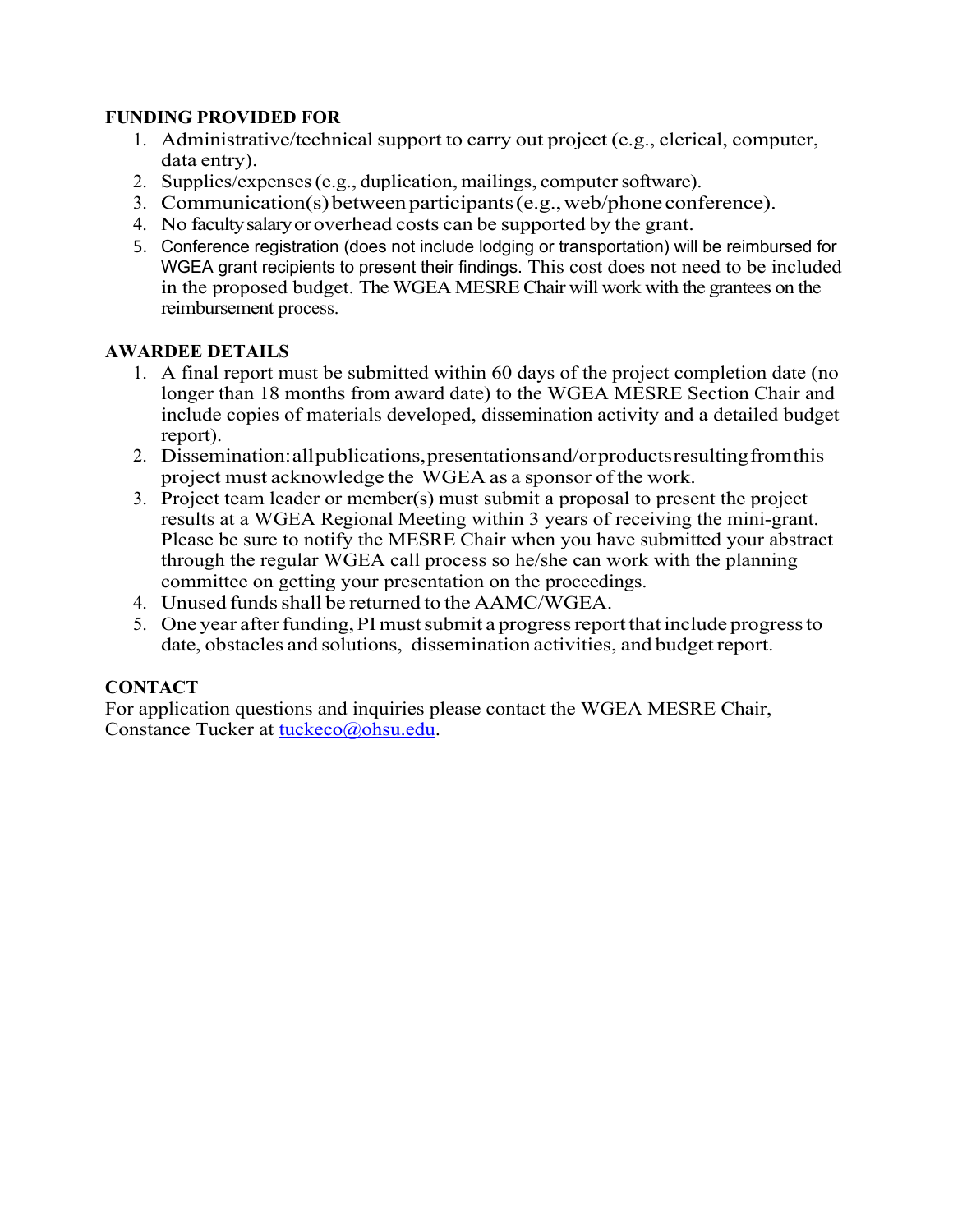#### APPENDIX A: APPLICATION TEMPLATE

DOCUMENT #1: Grant Proposal (Name your document Proposal2021 YourLastName)

Section 1: Cover page must include:

- 1. Name of applicant(s) and medical school(s).
- 2. Formulti-institutionalapplicationsarepresentativefrom each institution.
- 3. Project title
- 4. Contact information for Principal Investigator (mailing address, telephone, email)
- 5. For new investigators\*: listing of a localmentor(name, position, e-mail)
- 6. State whether or not the grant proposal has been revised and resubmitted based on previous years' feedback.
- 7. Institutional grant/development officer to whom payment will be made (name, title, address, phone, fax and e-mail).

Section 2: Body of the proposal is limited to 5 single-spaced typed pages (with  $12$ - point font) including all tables, figures, appendices and must include:

- 1. Statement of the problem/need to address: Rationale for the study
- 2. Specific project aims/objectives
- 3. Review of pertinent literature: How is the effort novel and interesting? How does it advance scholarship in ways not previously explored?
- 4. Reference to theoretical framework or learning theory on which research builds
- 5. Methodology: Is the methodology appropriate in light of the research question? Are they written in a way that could be replicated by others?
- 6. Anticipatedoutcomes and impact: How can this effort be used as a model to inform teaching and learning at other academic medical centers?
- 7. Plan for dissemination of project outcomes regionally and nationally. This should include a statement of your intent to present your work at the annual WGEA regional meeting within 3 years of the award start date.
- 8. Project timeline (not to exceed 18 months)
- 9. Budget including itemized costs and justification

\*References and Biographical sketches are **excluded** from the 5-page limit.

Section 3: References must follow the AMA Citation style and should be no more than one page.

DOCUMENT #2: Letter(s) of Support (Name your document LOS2021\_YourLastName)

If you are required to submit more than one letter of support, please merge all letters into one document for final submission. Letters are not included in the 5-page proposal limit.

For new investigators (e.g. student, resident, fellow, or junior faculty), letters of support are required from a project mentor and the associate dean for education or equivalent position from the applicant's institution stating their commitment to the project.

For experienced investigators, a letter of support is required from the associate dean for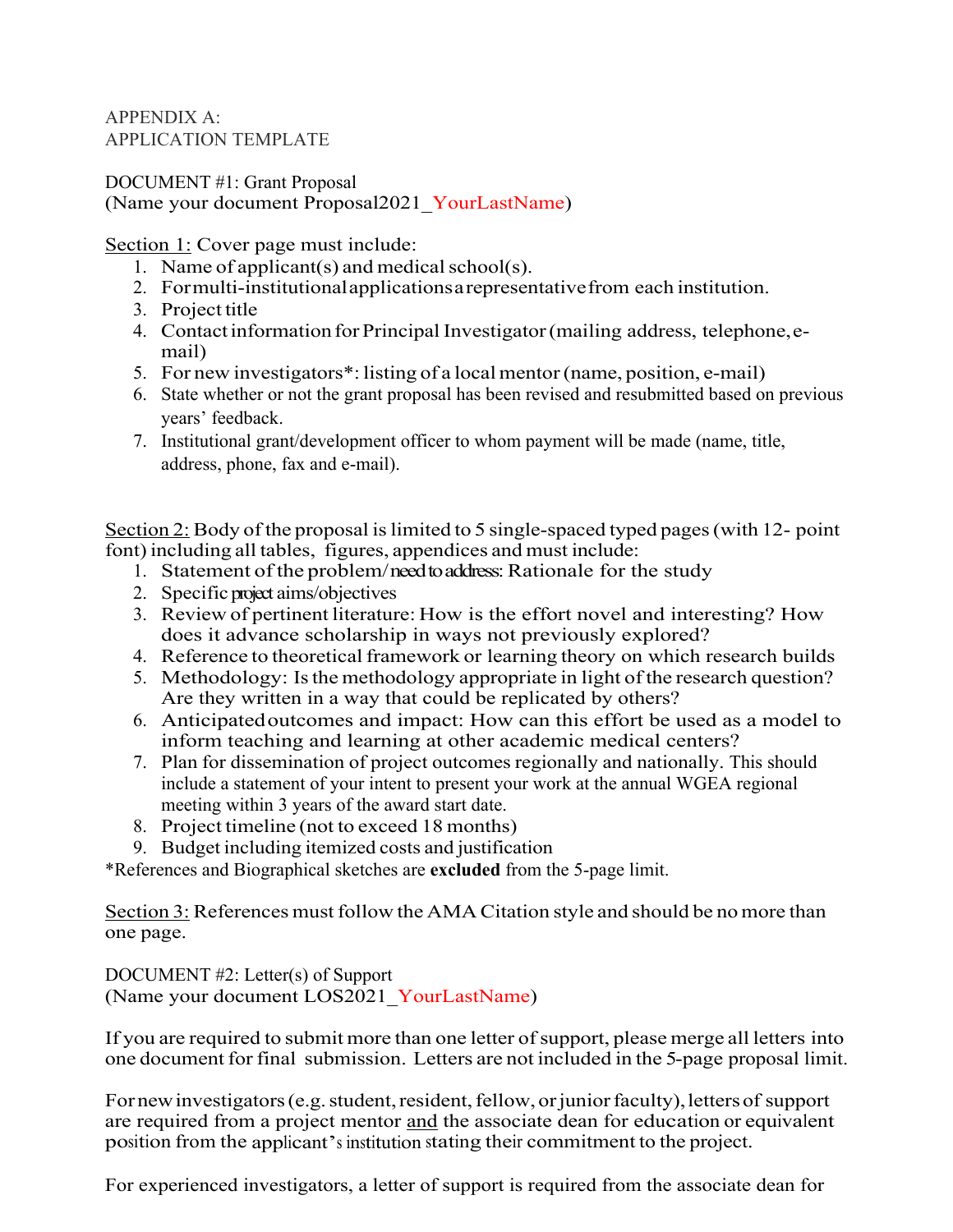education or equivalent position from the applicant's institution their commitment to the project.

For multi-institutional studies, a letter of support is required from the associate dean for education or equivalent position from the leadinstitution.

#### Document #3: IRB Documentation (if applicable)

If this is a research project involving human subjects, a copy of the application to the hostIRB must be included. The study does not need to be approved prior to submitting your grant application, however before payment for the grant can be made, a copy of the letter stating that the project is approved or that approval was not necessary must be submitted to the WGEA Executive Committee.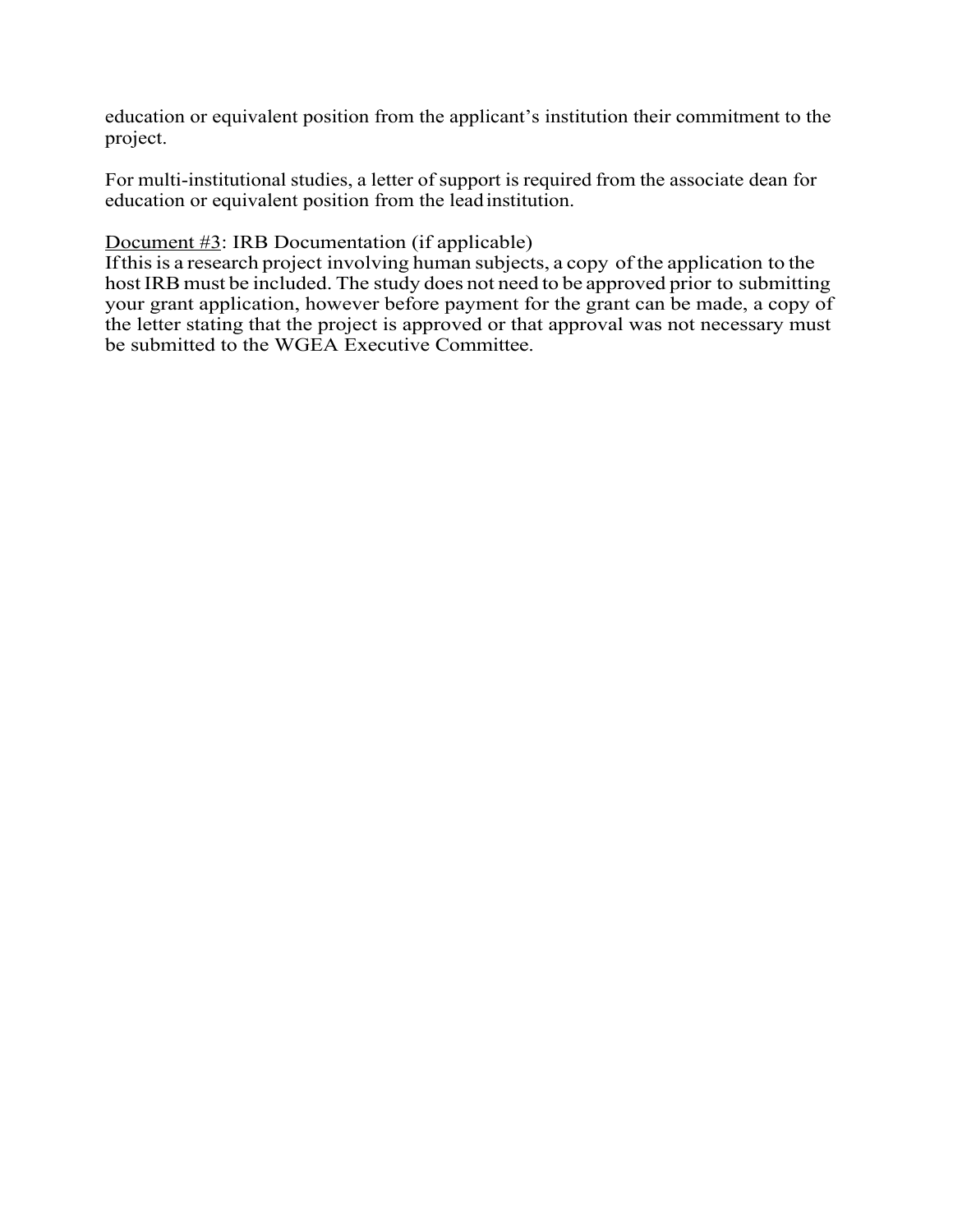#### APPENDIX B: MINI-GRANT REVIEWER CRITERIA

The review criteriaare:

- 1. Isthere a statement of the problem and rationale of the study? (5 points)
- 2. Summarize pertinent literature and present a compelling case for the submission's novelty and innovation? (5 points)
- 3. Is there a conceptual framework upon which the research builds? (3 points)
- 4. Are the research question/objectives clear and does it flow logically from the problem statement? (5 points)
- 5. Is the methodology appropriate in light of the research question? Are they written in a way that could be replicated by others? (5 points)
- 6. Isthe project timeline realistic? (3 points)
- 7. Isthe budget appropriate and realistic and justified? (5 points) a. Ensure that incentives are consistent with your institutions guidelines
- 8. Isthe proposal clearly written? (3 points)
- 9. Hasthe research the potential to make an impact or serve as a model for other research initiatives? (3 points)

Bonus criteria:

- 1. Isthis a multi-institutional (WGEA institutions) or interprofessional project? (2 pointsbonus)
- 2. Does the proposal demonstrate potential for integration across learner continuum (i.e., UME, GME, CME) or across disciplines? (2 points)
- 3. Has this grant proposal been reviewed in previous application cycles and utilized the review committee feedback to improve? (2 points)
- 4. Does this proposal have the potential to improve diversity, equity, inclusion and/or antiracism within medical education? (2 points)

Additional review considerations:

#### \*For new investigators:

The PI is self-identified as a new investigator in medical education research and appropriate identification and support of a project mentor.

Each year the Review Panel will include the MESRE section chair, 2-3 current Steering Committee Members, and WGEA external reviewers. Reviewers may not be authors of proposals under consideration during the review cycle. If a potential reviewer has any real or apparent conflict of interest with a specific proposal, then the reviewer should not be involved in the entire review of proposals. If such a person is involved in the review process, then they MUST exclude themselves from the review of the proposal with which they have a conflict of interest. Examples of real conflict of interest are being an employee at the same institution, having an active collaboration with the PI or any Co-PI, as well as formally or currently mentoring or advising the PI or any co-PI.

## QUESTIONS?

All inquires and communications should be addressed to the WGEA MESRE Section Chair, Constance Tucker at tuckeco@ohsu.edu.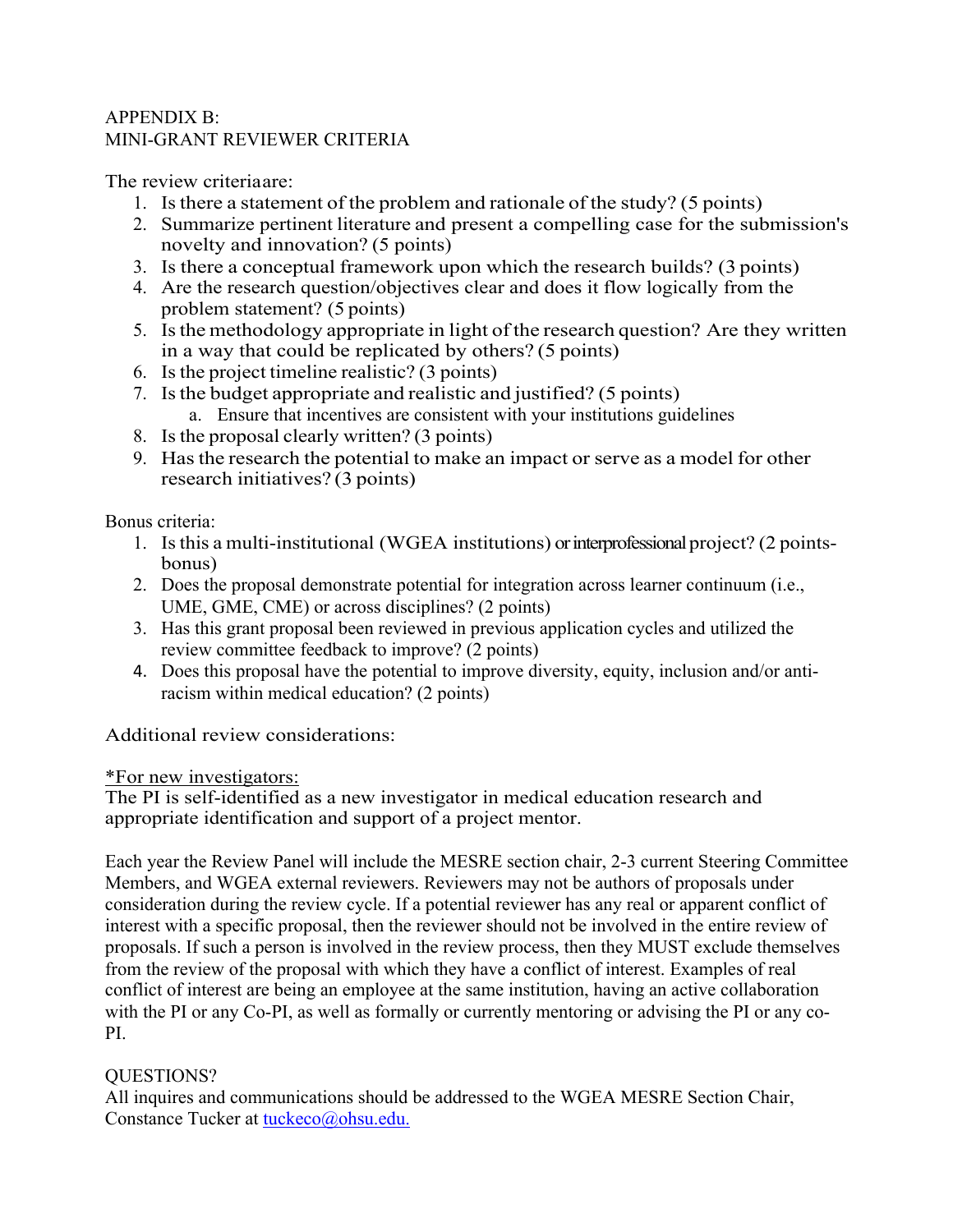# **TIPS for WGEA MESRE Mini-Grant Submission**

### **1. Before You Write**

- a. Review the Call for Proposals carefully. Then review it again. Determine if your proposed project fits the topics and priorities outlined in the Call for Proposals.
- b. Determine who your mentors are for this project. Consider if you may have/need mentors or collaborators outside of your institution.
	- i. You will need letters of support—determine from your mentor and Associate Dean (if needed) if you need to draft a letter for them or if they will draft their own.
- c. Set a timeline. Work backwards from the deadline and set targets for literature search completion, proposal outline, initial proposal draft to mentors, edits back from mentors to review, and final proposal completion. It makes this more feasible and less overwhelming!
- d. Consider what learning theory or theoretical framework upon which you can base your mini-grant proposal.
- e. Do a literature review before writing the proposal to develop and refine your conceptual framework.
- f. Confirm that you completed your institution's requirements for IRB training.
- g. Think broadly about your budget—not just the "tangibles" such as supplies and participant recruitment materials, but also the software or subscriptions to software that you'll need, transcription services, abstract submission fees, etc.
- h. Contact your grants/awards office at least 30 days prior to the deadline to identify the requirements and timeline of the grant proposal submission process.

## **2. While You are Writing**

- a. In your rationale, use the "problem/gap/hook" framework—clearly delineate the problem you've identified, what is missing in the literature, and how you are going to fill in that gap. (Lingard L. Joining a conversation: the problem/gap/hook heuristic. Perspect Med Educ. 2015;4(5):252-253. doi:10.1007/s40037-015-0211 y)
- b. Clearly highlight your target learners for your project (e.g., what type and level of students, if interprofessional explain what professions)
- c. Describe the educational theory up front; refer back to it and how it's incorporated into your design and data analysis plan. Make it clear to the reviewer that you are grounding your project in a theoretical construct that is setting up your conceptual framework.
- d. Text space is at a premium for these proposals. Can you transfer your ideas out of plain text and into a figure that better encapsulates your plan and saves space?

#### **3. Before You Submit**

a. Give the proposal to peers who are not on the study team and ask for feedback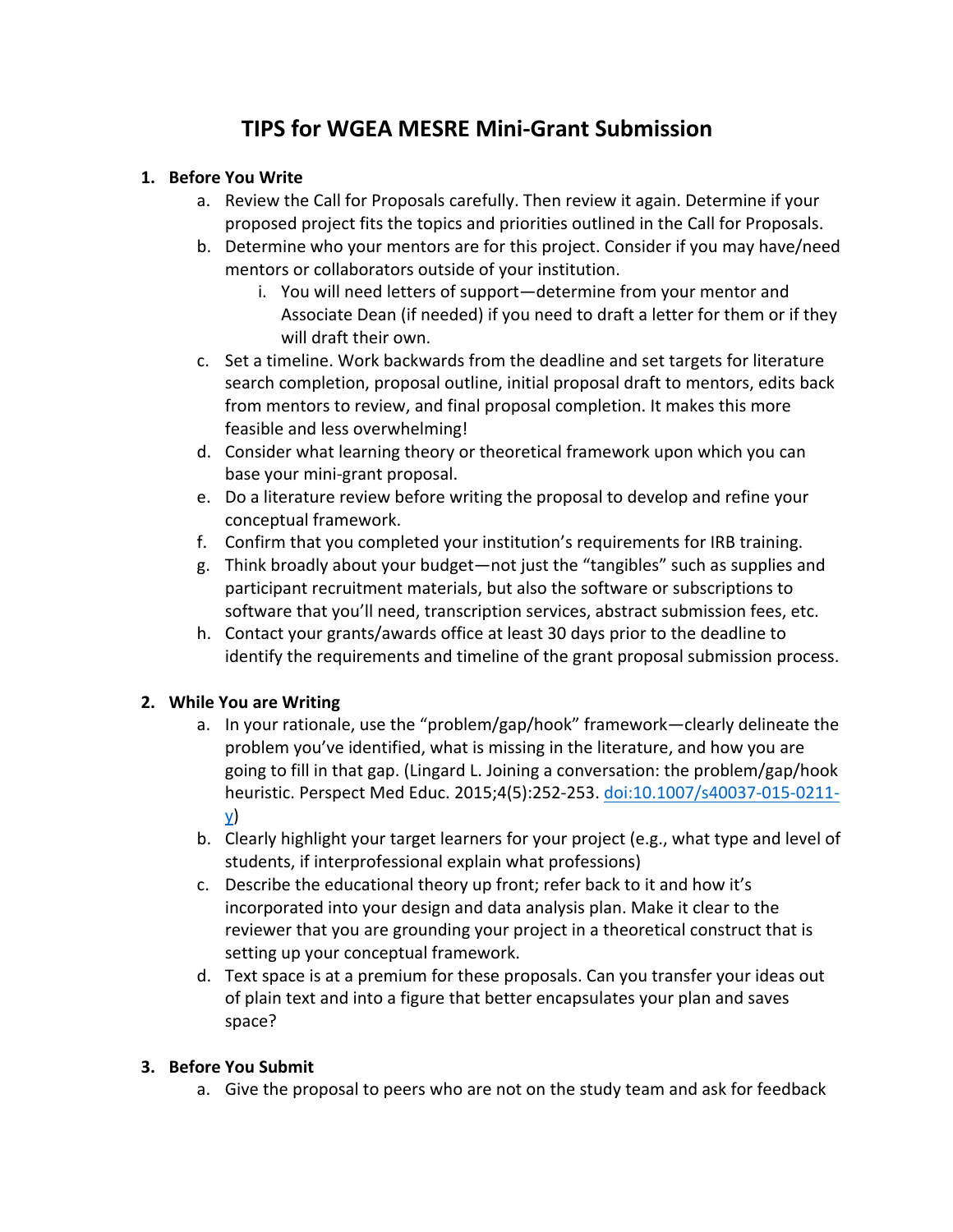- i. Consider bringing your proposal to a "Works in Progress" meeting at your institution.
- b. Read the Call for Proposals carefully, again, and make sure that you clearly address each item in the reviewer criteria.
	- i. Headers can be helpful to highlight and organize content.

# **P***lease see example of submitted application below.*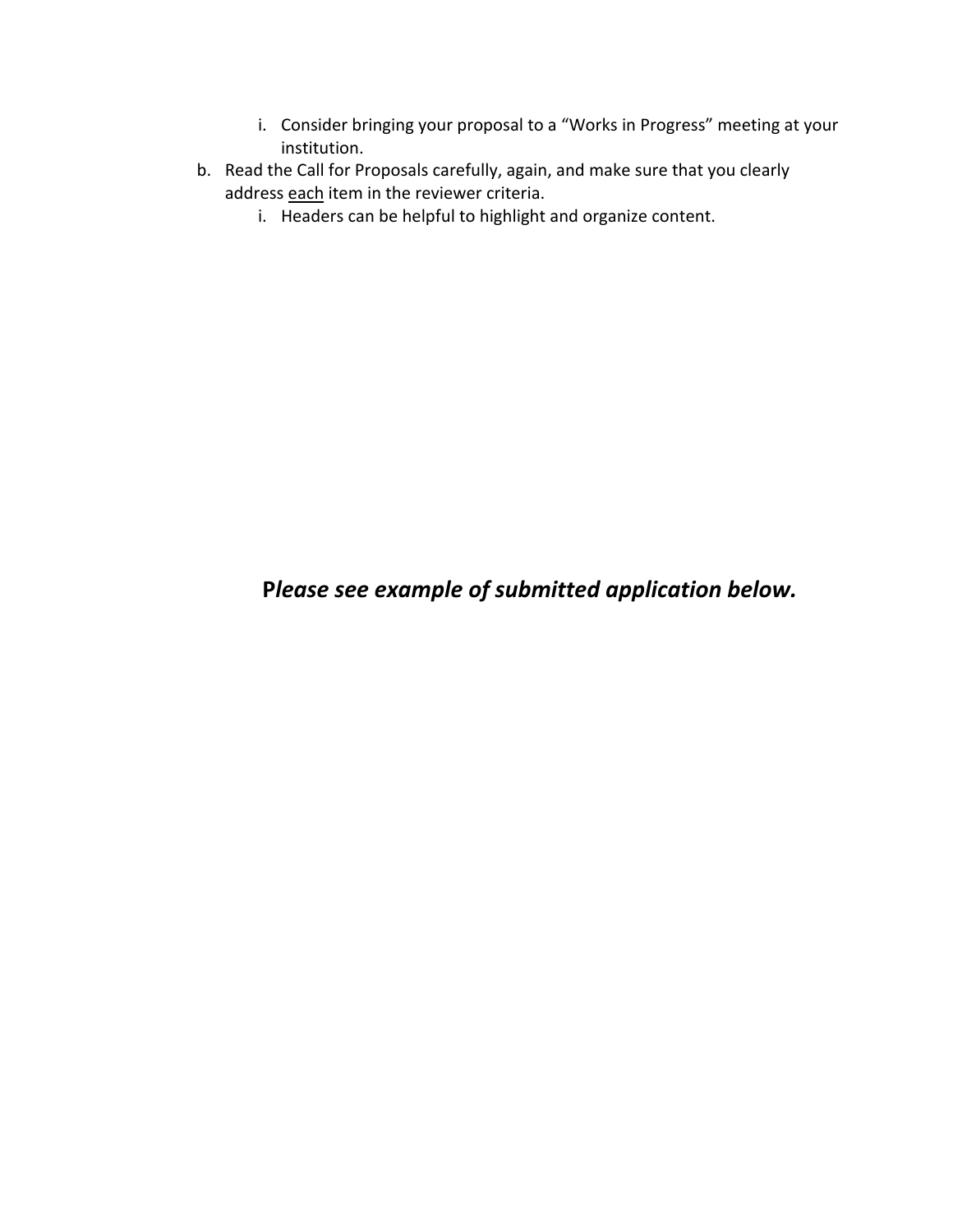### *Project Title:*

Tools of the trade: Using activity theory to investigate the tools of interprofessional student care planning

*Applicant/Project Leader and Medical School:* 

Laura K. Byerly, MD VA Health Professions Education Evaluation and Research Fellow UCSF School of Medicine, Division of Geriatrics 4150 Clement St, 181G San Francisco, CA 94121 415-221-4810 x24382 laura.byerly@ucsf.edu

*Project Mentor:*

Bridget O'Brien, PhD Associate Professor, Dept of Medicine UCSF School of Medicine, Center for Faculty Educators bridget.obrien@ucsf.edu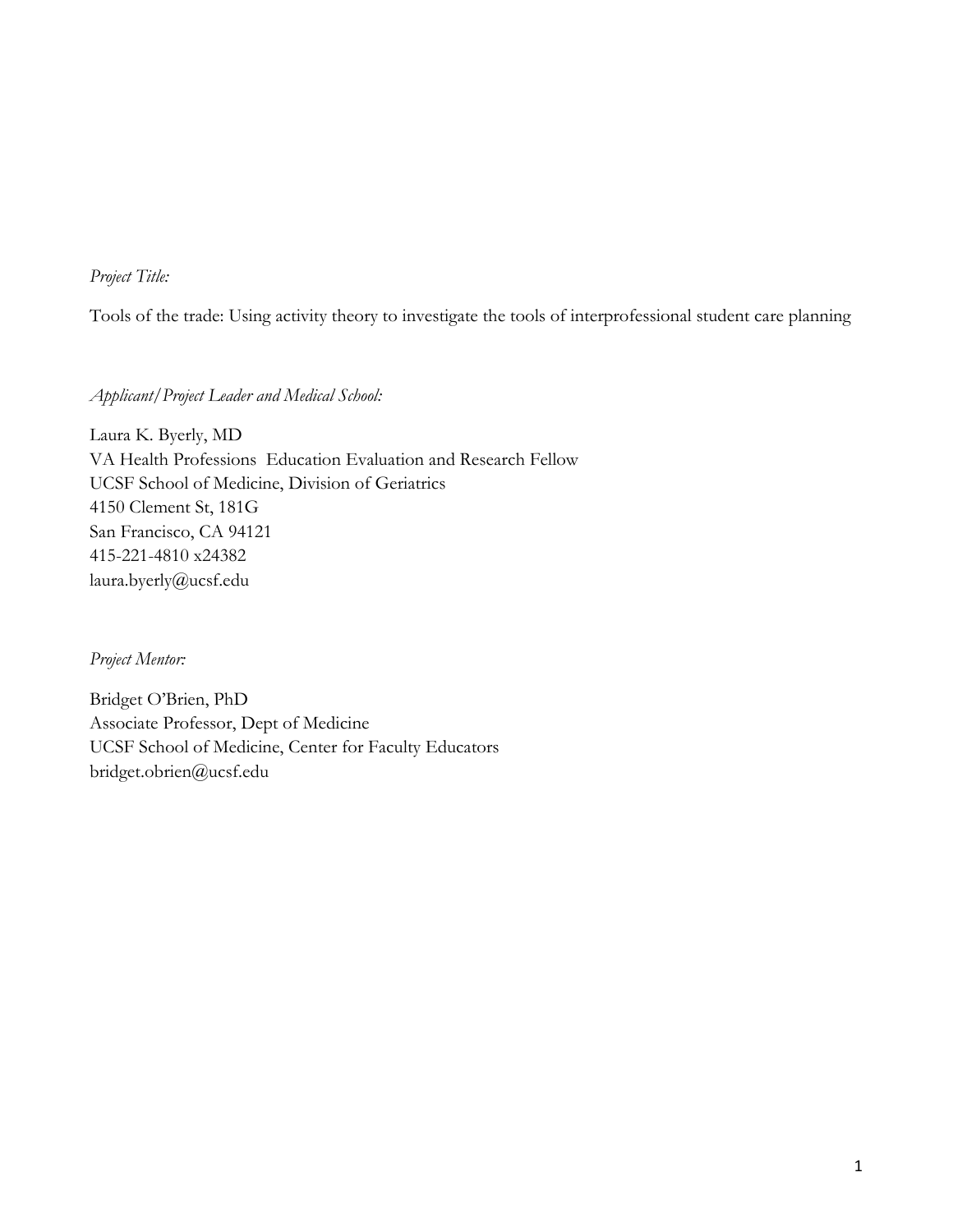**Statement of the problem/Rationale:** Educators create materials and tools (e.g., patient case summaries, note templates, rubrics) for students to use during interactive educational activities, but rarely pay close attention to how students actually use these resources and how they affect learning. The intent behind a tool's creation may not be fully realized, especially when students differ in knowledge, experience, training, and professional background.<sup>1</sup> Interprofessional (IP) educational activities offer many opportunities to explore learning processes occurring as students interact with tools. For example, when students are asked to develop an integrated approach to comprehensive patient care they typically receive instructions and templates (tools), but the tools may be more familiar to some professions than others; or, rather than encouraging thoughtful discussion and problem solving, tools may instead prompt round-robin, rapid-fire reporting that allows quick and efficient documentation but generates minimal discussion and decisionmaking across professions.<sup>2,3</sup> Care planning templates must incorporate not just team members' individual recommendations, but also support discussion between team members to create a shared care plan focusing on the disciplines' interplay.<sup>4,5</sup>

We propose that the tools provided to students during IP care planning activities play a key role in their learning how to communicate, coordinate, and collaborate during care planning and that by understanding how students use tools, we can help educators craft better educational materials and improve educational experiences for students. To improve the design of tools and resources provided in IP learning activities, we will use activity theory (AT) as a guiding framework and design based research (DBR) methodology to investigate how the structure and stated objectives of an IP care plan template and care planning process encourage or discourage participation and contribution from all professions, promote discussion and collaboration, and develop IP approaches to a patient's health care.

**Specific aims:** Using activity theory as a guiding conceptual framework, we plan to:

1. Explore how IP students use care plan templates to construct IP patient care plans

2. Create an empirically grounded IP care plan template that fosters IP participation and supports clinical team collaboration in the development of patient care plans

**Literature Review and Theory:** AT provides a way to delineate the interactions among individuals, rules, tools, and the tasks and goals that guide IP learning as "activity systems" while also attending to the social and cultural context of that activity system.<sup>6,7</sup> Analysis of an activity system can focus on specific types of interactions, such as learners and the tools they utilize (e.g., structured protocols, equipment, or diagnostic databases), and can offer novel insights to enhance understanding of IP activities and learning.<sup>3,8</sup>

Tools in healthcare are diverse and hold different meaning depending on the background and role of the learner. Understanding how tools can bring together or divide members of a team directs us to modify and adapt those tools. Tools designed to improve efficiency in patient care can pose barriers to IP teamwork. Varpio et al showed how a tool, the Electronic Health Record (EHR), can inhibit connectivity and interconnections among IP providers by deconstructing a patient's care into fragments. Her findings suggest that learning how to use tools such as the EHR in ways that impart meaningful connectivity is a crucial part of health professions education.<sup>9</sup> Similarly, in a study of an IP student clinic, Kent et al raised concerns that a tool created to guide students through an IP patient interview may have limited patientstudent conversations; that the "real life complexity" of working with patients requires integration of multiple healthcare professional perspectives that would benefit from tools that do not yet exist. <sup>3</sup> There are examples, though, of tools working to improve collaboration between IP groups. IP documentation forms, for example, allow for non-verbal communication between providers working in tandem to each other on the same patient's care.<sup>10</sup> Haland et al describe how implementation of a collaborative "care pathway" tool for older patients transitioning out of the hospital helped IP team members feel more included and equal.<sup>11</sup>

In our study, AT provides a systematic way to examine how **subjects** (students) interact and utilize an educational **tool** (care plan template) to produce the desired **object** (patient care plan). Secondarily, AT can clarify relationships among the tool and the health care environment (community), students' contributions (division of labor) and professional norms (rules).

#### **Methodology:**

*Design*: We will use DBR methodology combined with AT framing<sup>12,13</sup> to explore students' interactions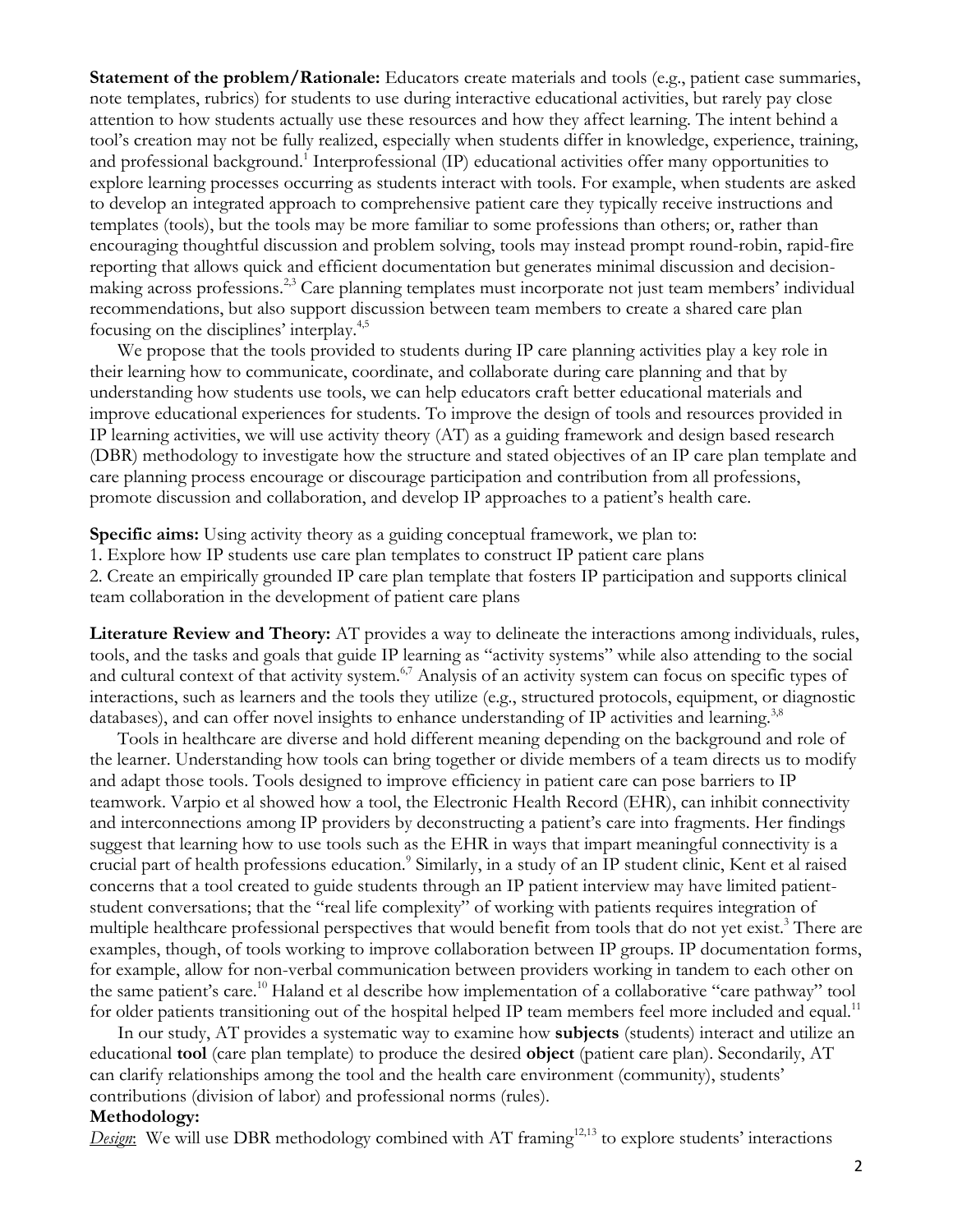with one another and with different versions of a tool (care plan template) while formulating IP patient care plans. DBR is a research approach that can address complex problems in educational practice for which no clear guidelines or evidence-based solutions exist. DBR is defined as "*the systematic study of designing, developing and evaluating educational interventions (such as programs, teaching-learning strategies and materials, products and systems) as solutions for complex problems in educational practice."* <sup>14</sup>As described below, this study will be conducted over one year as student teams rotate through 2 week blocks of an IP elective in a skilled nursing facility. The UCSF/San Francisco VA IRB has approved this elective's research activities as "Exempt" status. The rotations (7 total) are spread out between fall 2016 and spring 2017, which provides iterative cycles needed for DBR. The PI will have time between iterations to analyze data, refine theoretical insights and propositions, and modify the care plan template for testing in subsequent blocks. *Setting*: The IP elective occurs in the San Francisco VA Medical Center's Community Living Center (CLC), a skilled nursing facility caring for >100 veterans. The CLC includes faculty/staff in medicine, nursing, pharmacy, rehabilitation, social work, nutrition, recreation therapy, and spiritual care. *Participants*: Sixteen students, including UCSF 4<sup>th</sup> year medical and pharmacy students and various Physical Therapy program students in their  $2<sup>nd</sup>$  and  $3<sup>rd</sup>$  year practicums, will participate in the elective. *Design-Based Research Process - Intervention and Data Collection:* Prior to the start of the elective, the PI will meet with an IP committee consisting of the CLC medical director, pharmacist, and physical therapist to construct a "gold standard" rubric of what the IP committee would expect to see in an IP patient care plan. This rubric will serve as a guide during the observations of student teams, but will not be considered the only version of an effective IP care plan.

A medical, pharmacy and PT student will work as a "mini team" during the 2 week elective, seeing and assessing 2-3 CLC patients per week, participating in CLC faculty and staff meetings, and attending didactics. Each week of the elective, student teams will write an IP care plan (ICP) outlining medical, functional, medication, and psychosocial concerns for their patients. Teams will have dedicated time to review the patient's chart, see the patient, ask questions of and receive guidance from the patient's CLC care team. After completing data gathering activities, students will meet to discuss and draft the patient's ICP. Iterations of the care plan template will be constructed based on findings from each previous version. Data sources will include 1) field notes from observations of Care Planning Sessions, 2) Care Plan Template products, and 3) transcripts from Care Plan Session Debriefing interviews (outlined below). 1. Care Planning Sessions**:** Students have 2 hours to meet a patient, review his/her history, and develop a problem-based assessment and care plan. The PI (a geriatrician) will observe the care planning process as a non-participant observer, meaning she will not offer medical advice or guidance on students' decisions. Following Kent's approach, she will use AT as guiding framework for field notes that document:<sup>3</sup>

a. Which students (subjects) are participating in each part of care planning (objects)

b. What actions are taken by students (subjects) as they construct their care plans (objects)

c. How students (subjects) utilize the templates (tools)

2. Care Plan Template: Students participating in elective blocks 1 and 2 will receive a skeleton problem/assessment/plan ICP template that has been used in simulated IP activities at our institution.<sup>15</sup> This iteration allows the researcher to see how students approach IP care planning with minimal tools (a bare-bones template). Each care plan and related materials will be collected, de-identified and analyzed (see analysis plan below) between elective blocks 2 and 3. Findings from these initial analyses will inform the development of a new ICP template to be used in block 3. Subsequent blocks will use iterations of this ICP template, with findings from each block guiding modifications for the next block (see Figure 1).

Figure 1. Elective Design Based Research Model



Reflection - Reefinement of common ideas and<br>solutions proposed by student teams mplementation of Academic Year<br>2017-2018 Elective

care plan templat

3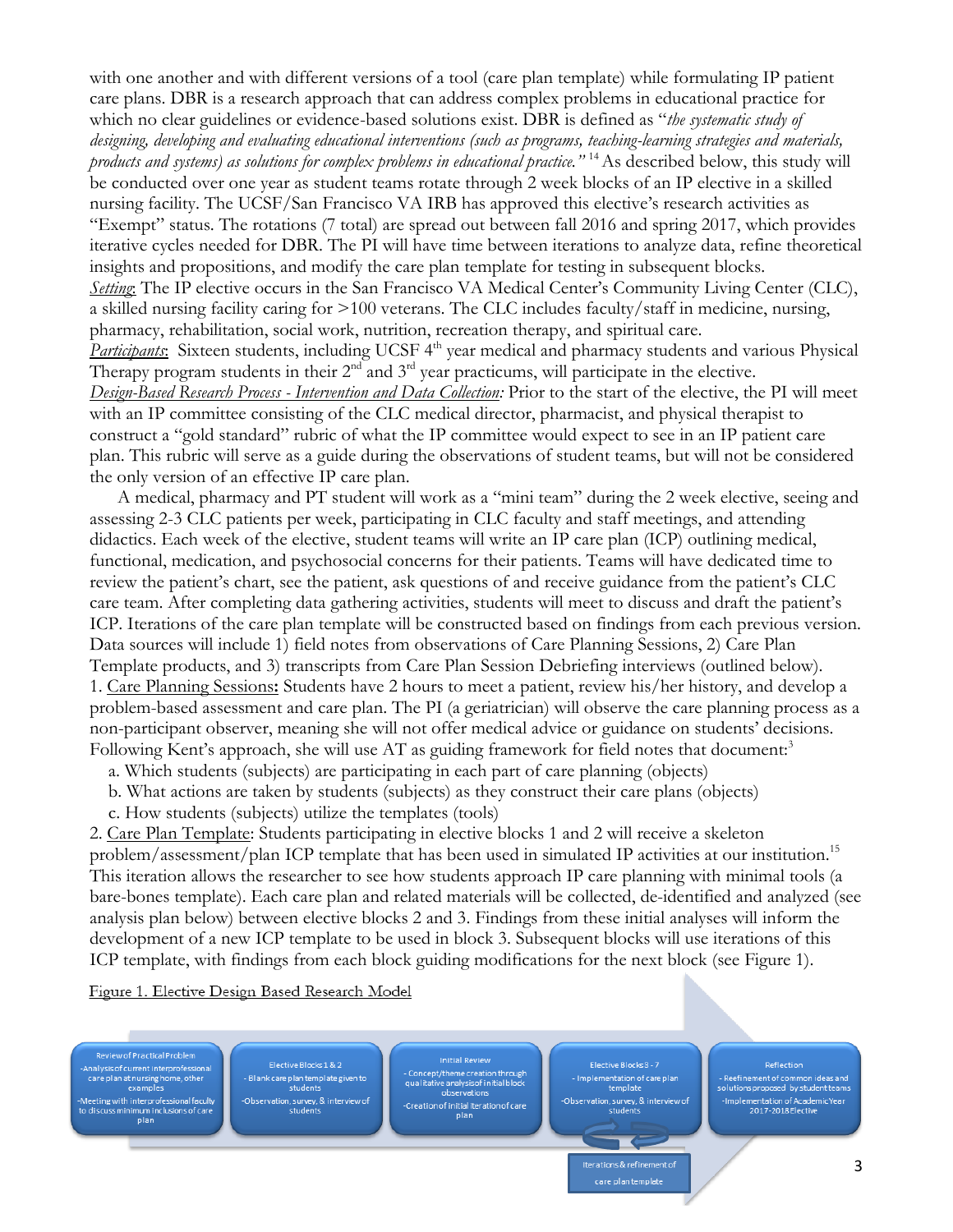3. Care Planning Debriefing: The PI will conduct a brief semi-structured group interview with students after their care planning sessions, asking about overall perceptions of the experience, group process, any challenges faced while writing a care plan, and any tools that might be helpful. Interviews will be audio recorded and transcribed.

*Data Analysis Plan*: In keeping with DBR, the PI will analyze field notes, transcripts, and care plan products in an iterative and integrative manner. After each team completes a care plan and debrief, the PI and project mentor will review all data sources and complete a 3-pronged analytic process, outlined below. Goals of data analysis are to understand both the process employed by students in IP care planning as well as the care plan product in order to create improving care plan template iterations that guide IP planning dialogue.

1. Care planning **process** analysis: The PI and project mentor will review session field notes and debrief transcripts and develop a coding scheme guided by AT, focusing on structural elements of the planning process, student utilization of the care plan template tool, and signs of the tool impacting the conversations about patient care planning. They will use the coding to create a map of the IP care planning activity system. Data will also be analyzed for signs of collaborative practices, including: students' engagement in the process (e.g., generating problem list, explaining rationale for recommendations, negotiating priorities in care plan) and efficiency (e.g., time management, time used to complete plan). 2. Care plan **product** analysis: The PI and IP elective committee will review the student care plans and compare to the "gold standard" rubric created prior to the elective, determining whether care plans contain minimum elements. Consistently included elements will be considered for inclusion in subsequent care plan templates.

3. Reflective analysis/design **iterations**: The PI and project mentor will use constant comparative methods to generate each version of care plan template. They will use findings from the "planning process" and "product" analysis, to identify key elements to incorporate into the next iteration of care plan template tool. Iterations of the care plan will be presented to the IP elective committee for review and feedback prior to distribution to student groups. The ultimate goal is to design a template that encourages collaboration among students and development of comprehensive, holistic, integrative IP care plans while maintaining enough flexibility for students to innovate and improvise as needed.

**Anticipated outcomes:** Over the course of the next 12 months, we anticipate: 1) multiple iterations of IP care plan templates, leading to a final, recommended version, 2) demonstration of a process other educators can use in various clinical or simulated settings to guide development and refinement of contextsensitive educational tools.

**Plan for Dissemination of project outcomes regionally and nationally:** Presentation at UCSF Education Showcase in 2017, WGEA Annual Meeting in 2017, the American Geriatrics Society (AGS) Meeting in May 2018, and at other regional and national education meetings.

#### **Project Timeline:**

9/2016-10/2016: Start of CLC IP Student Elective (student blocks 1-2).

11/2016-1/2017: Analysis of first 2 student elective blocks' data. Creation of initial care plan template. 2/2017-4/2017: Student blocks 3-7. Iterations of care plan template developed and implemented. 5/2017-8/2017: Review of year's worth of iterative data. Implementation of changes to CLC IP Elective. Fall 2017: Abstract proposals. Start of AY 2017-2018 elective.

| Item                                                     | Itemization                                                                 | Total    |
|----------------------------------------------------------|-----------------------------------------------------------------------------|----------|
| Transcription of student debriefing $$1.00/m$ inute) for | $30 \text{ min x } 2 \text{ sessions x } 7 \text{ block} = 420 \text{ min}$ | \$420    |
| qualitative analysis/coding                              |                                                                             |          |
| Qualitative analysis software license $(Q$12.95/month)$  | 12 months of use during elective                                            | \$155.40 |
| Abstract submission fees to AGS Annual Meeting           | One-time fee                                                                | \$35.00  |
| Total                                                    |                                                                             | \$610.40 |

#### **Budget:**